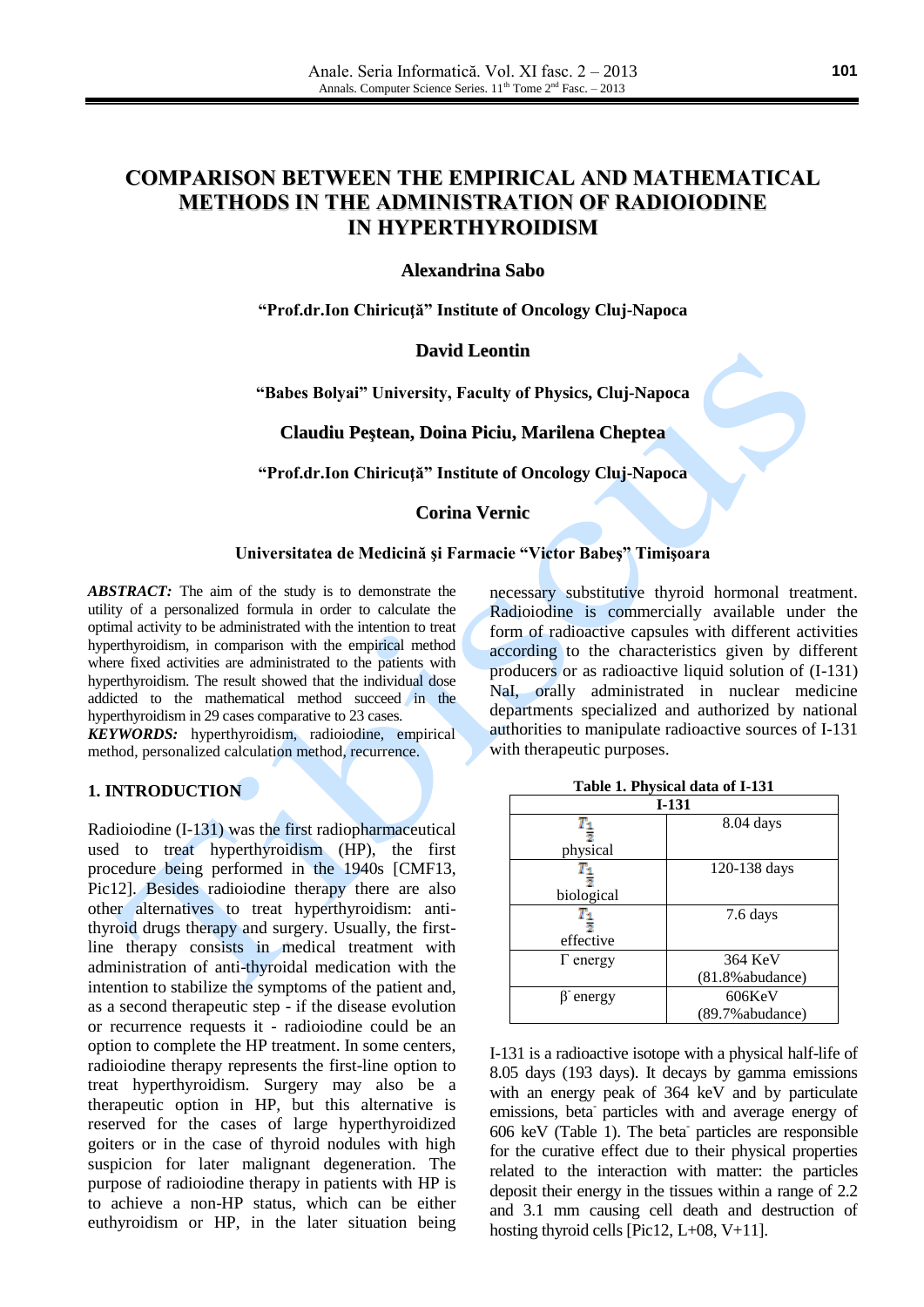Anale. Seria Informatică. Vol. XI fasc. 2 – 2013 Annals. Computer Science Series. 11<sup>th</sup> Tome 2<sup>nd</sup> Fasc. - 2013

The typical activities used in HP treatment may vary between 3mCi and 30mCi, but the administrated activity may be adjusted according to the clinical status and the protocol used for treatment. There are two methods used for radiopharmaceutical administration. The first method consists in the administration of empirical fixed activities and it is the most used method [A+13, D+13]. The second method is more accurate, being a calculation method based on calculations designated to obtain a more accurate estimation of the necessary activity to be administrated to the patient in order to achieve the desired therapeutic effect and to minimize the irradiation of the patient. The aim of the study is to demonstrate that the formula used in our department to calculate the administrated activity to the patients diagnosed with HP increases the therapeutic success and reduces the chances of disease recurrence in comparison with the empirical method.

#### **2. PATIENTS AND METHODS**

The study was performed in the Nuclear Medicine department of the Oncology Institute "Prof. dr. Ion Chiricută" Cluj-Napoca, over a period of 18 months. We included in our study 60 patients with HP who received radioactive iodine treatment (iodine-131, <sup>131</sup>I). Before iodine treatment each patient underwent a clinical evaluation with laboratory testing, thyroid ultrasound, thyroid scintigraphy and/or a radioactive iodine uptake test and stopped the hormone medication with 5-7 days before. Radioiodine was orally administered in the form of capsules.

The patients were divided into two groups. First group G1 consists of 30 patients (27females and 3 men), who received personalized activities calculated by using the following formula:

$$
MBq = (V \times 25 \times Gy) / (RAIU(24h) \times T\_ef) \tag{1}
$$

where  $MBq$  = the calculated activity in MBq,  $V =$  the gland volume estimated at ultrasound in ml  $(cm<sup>3</sup>)$ , Gy = the estimated dose at thyroid level,  $RAIU(24h)$  = % of thyroid uptake at 24 h,  $T_{ef}$  = effective half-time, and 25 is a constant[PVH13].

The second group G2 consists of 30 patients (26 females and 4 men), who received fixed activities.

The calculated activities vary from the available fix activities of radioiodine capsules. In order to administrate the desired calculated activity it is necessary to calculate the moment the activity will reach the desired value, in relation with the activity in the day when the capsules are calibrated. For this we calculate:

$$
D_F = \frac{A_{calculated}}{A_{calibration}}\tag{2}
$$

| Table 2. Physical Decay of I-131 |                  |             |              |
|----------------------------------|------------------|-------------|--------------|
|                                  | <b>Decay</b>     | <b>Days</b> | Decay factor |
| <b>Days</b>                      | factor $(\nu_f)$ |             |              |
| 0                                |                  | 11          | 0.387        |
| 1                                | 0.917            | 12          | 0.355        |
| 2                                | 0.842            | 13          | 0.326        |
| 3                                | 0.772            | 14          | 0.299        |
| 4                                | 0.708            | 15          | 0.274        |
| 5                                | 0.650            | 16          | 0.252        |
| 6<br>7                           | 0.596            | 17          | 0.231        |
|                                  | 0.547            | 18          | 0.212        |
| 8                                | 0.502            | 20          | 0.178        |
| 9                                | 0.460            | 24          | 0.126        |
| 10                               | 0.422            | 30          | 0.075        |

The calculated activities vary from the available fix activities of radioiodine capsules. In order to administrate the desired calculated activity it is necessary to calculate the moment the activity will reach the desired value, in relation with the activity in the day when the capsules are calibrated. For this we calculate:

$$
D_F = \frac{A_{calculated}}{A_{calibration}}
$$
 (3)

Using the table 2 we can calculate when (after how many days) the capsule will reach the desired activity and may be administrated to the patients. (Table 3).

The patients were evaluated at six months after the iodine treatment. In the G1 29 patients were cured and just 1 patient needed additional radioiodine treatment. For the G27 the patients needed additional radioiodine treatment and 21 patients were cured.

In order to describe the variables we applied descriptive statistical methods (mean ± standard deviation, confidence intervals, maximum/minimum values) and for the analytical statistical data we submitted the data to the Student "t-Test" for independent samples.

For the statistical processing we used dedicated statistical applications: SPSS and Statistica 6.0. For both groups, we calculated, with standard deviation and confidence interval for age and iodine administered quantity values. We analyzed the frequency and the characteristic of qualitative variables (sex of the patients and the frequency of recurrence). We calculated the odds ratio for the recurrence occurred in the two groups to analyze how the used method influences the therapeutic success or failure.

### **3. RESULTS**

For the G1 the average age expressed in years was 48.30±15.89with a minimum of 22 and a maximum of 81, half of the group of patients having the age under 47. The age distribution is uniform without a unique module. The administered average activity expressed in Mbq was 313.39±38.03:IC (299.18-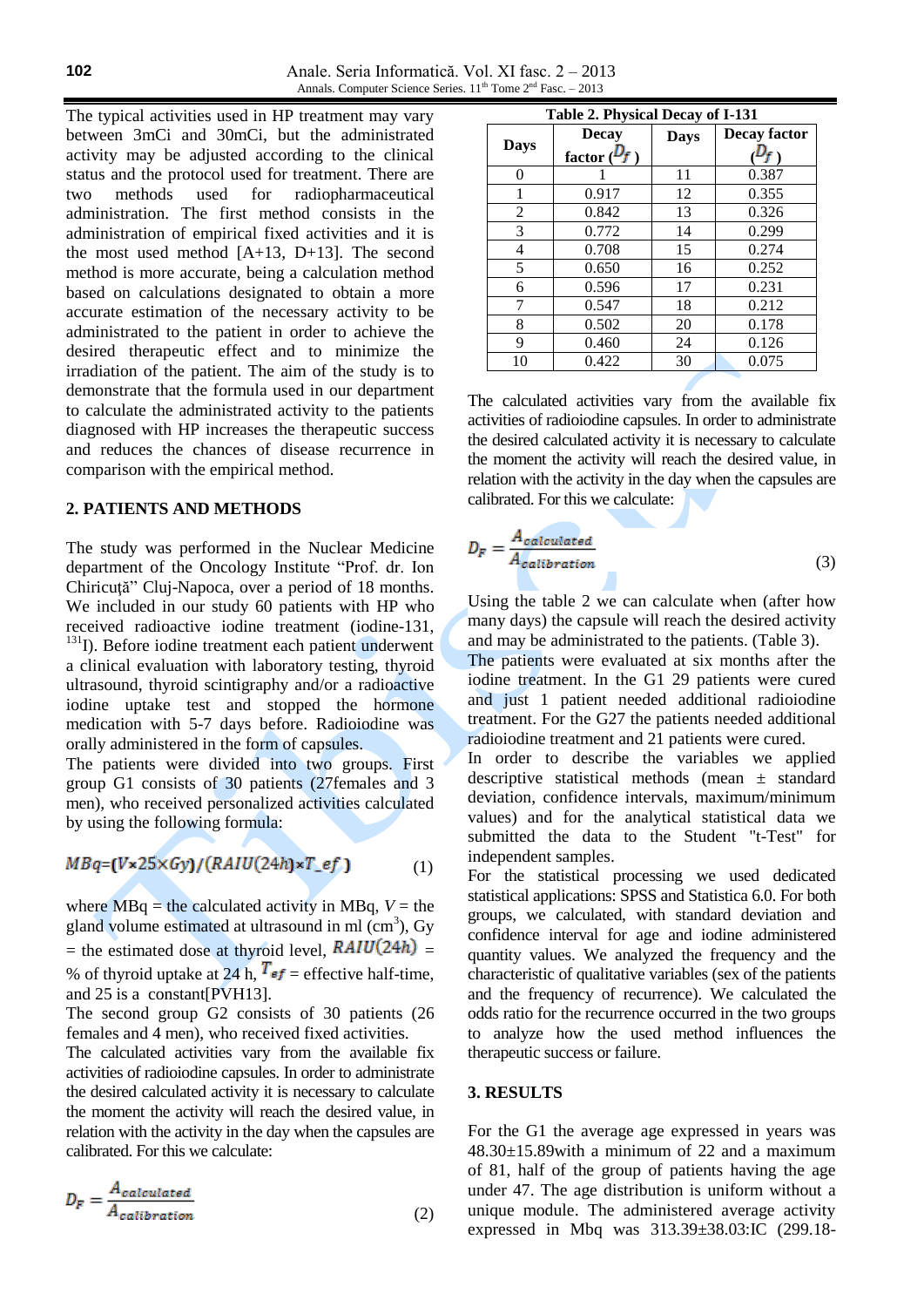327.59) with a minimum of 185 and a maximum of 366.3 for half of the patients being under 336.7. The value distribution is non-uniform with unique module 33.3 and 3 extreme values. For the G2 the average age expressed in years was 50.90±15.81:IC (45- 56.80) with a minimum of 27 and a maximum of 82, half of the group of patients being under age 52. The age distribution is uniform without a unique module. The average activity administered in MBq was 252.58±82.82:IC (222.39-282.778), with a minimum of 99.90 and a maximum of 432.90, half of the patients being under batch 336.70 (Figure 1). The values distribution is uniform without a unique module and the most common value being reported for 140 MBq, 259 MBq and 336.7 MBq (Table 3).

**Table 3. Characteristics of mean values for the parameters analyzed in patients in G1and G2**

|                |           |                     | minimum     |
|----------------|-----------|---------------------|-------------|
|                |           | media $\pm$ SD      |             |
|                | N(%)      | $(95\% \text{ IC})$ | maximum     |
|                |           |                     | (median)    |
|                |           | G1                  |             |
| Age            | 30        | $48.30 \pm 15.89$   | $22-81(47)$ |
| (vears)        | $(100\%)$ | $(42.36 - 54.52)$   |             |
| Average        | 30        | $313.39 \pm 38.03$  | 185-366.3   |
| activity       | $(100\%)$ | $(299.18 -$         | (336.70)    |
| (MBq)          |           | 327.59)             |             |
| G <sub>2</sub> |           |                     |             |
| Age            | 30        | $50.90 \pm 15.81$   | $27-82(52)$ |
| (vears)        | $(100\%)$ | $(45-56.80)$        |             |
| Average        | 30        | 252.58+82.82        | 99.90-      |
| activity       | $(100\%)$ | $(222.39 -$         | 432.90      |
| (MBq)          |           | 282.778)            | (259)       |



**Figure 1.The difference of the median ± SE for radioiodine (MBq) administered to patients in G1 and G2**

It was noted a difference with strong statistical significance between the average administrated activities of iodine for the G1 in comparison with G2 (Table 4).

**Table4. The difference of the values of the iodine (MBq) administered to patients for G1 comparative to**

| G2                        |            |  |
|---------------------------|------------|--|
| "p" $G1$ vs $G2$<br>media |            |  |
| I-131 $(MBq)$             | $0.0004**$ |  |

**Table 5. The frequency of cases in G1 and G2, regarding to gender**

| regarumg to genuer |               |                |  |
|--------------------|---------------|----------------|--|
|                    | G1            | G <sub>2</sub> |  |
| Gender             | $N=30(100\%)$ | $N=30(100\%)$  |  |
| female             | $4(13.33\%)$  | $3(10.00\%)$   |  |
| male               | 26 (86.66%)   | 27 (90.00%)    |  |

The gender distribution within the groups is quite similar: 4 females (13.33%), 26 (86.66%) for G1 and 3 females (10%), 27 (90%) for G2 (Table5).

The recurrence of disease is higher for G2 (23.33.0%) in comparison with G1 3.33% (Table 6).

**Table 6. The frequency of cases in G1 and G2, regarding recurrence**

| Recurrence | G1          | G <sub>2</sub> |
|------------|-------------|----------------|
| ves        | $(3.33\%$   | $7(23.33\%)$   |
| no         | 29 (96.66%) | 23 (76.66%)    |

**Table 7. The odds radio regarding recurrence for the patients in G1 in comparison to G2**

|                             |                         | G2 |
|-----------------------------|-------------------------|----|
| Cases with positive outcome | 29                      |    |
| Cases with negative outcome |                         |    |
| Odds ratio                  | 8.82 [95%CI:1.01-76.96] |    |
| Z statistic                 | 1.87                    |    |
|                             | O O4                    |    |

The odds ratio (OR) regarding the recurrence in the two groups is 8.82 and the 95% of coincidence interval of OR is between 1.01 to 76.96. The statistical significance is important, with  $p=0.04$ (Table 7).

Or, value showed that in G2 the recurrence is higher comparative to G1 which demonstrates the superiority of the method with personalized calculated activities, because it has a higher success rate.

#### **4. DISCUSSIONS**

After oral administration of capsules, sodium iodide is absorbed rapidly into the bloodstream and concentrates in the thyroid, where is incorporated into hormones which are stored in the intra-follicular colloid. The therapeutic effect depends upon the beta emission and the range over which these particles are effective. This is approximately 400-2000µm which considerably exceeds the follicular diameter (15µm). Consequently both the cytoplasm and nucleus are irradiated, as are adjacent follicles. Various workers have investigated the effects of radioiodine therapy and it is apparent that irradiated cells continue to contribute to the biochemical function of the gland